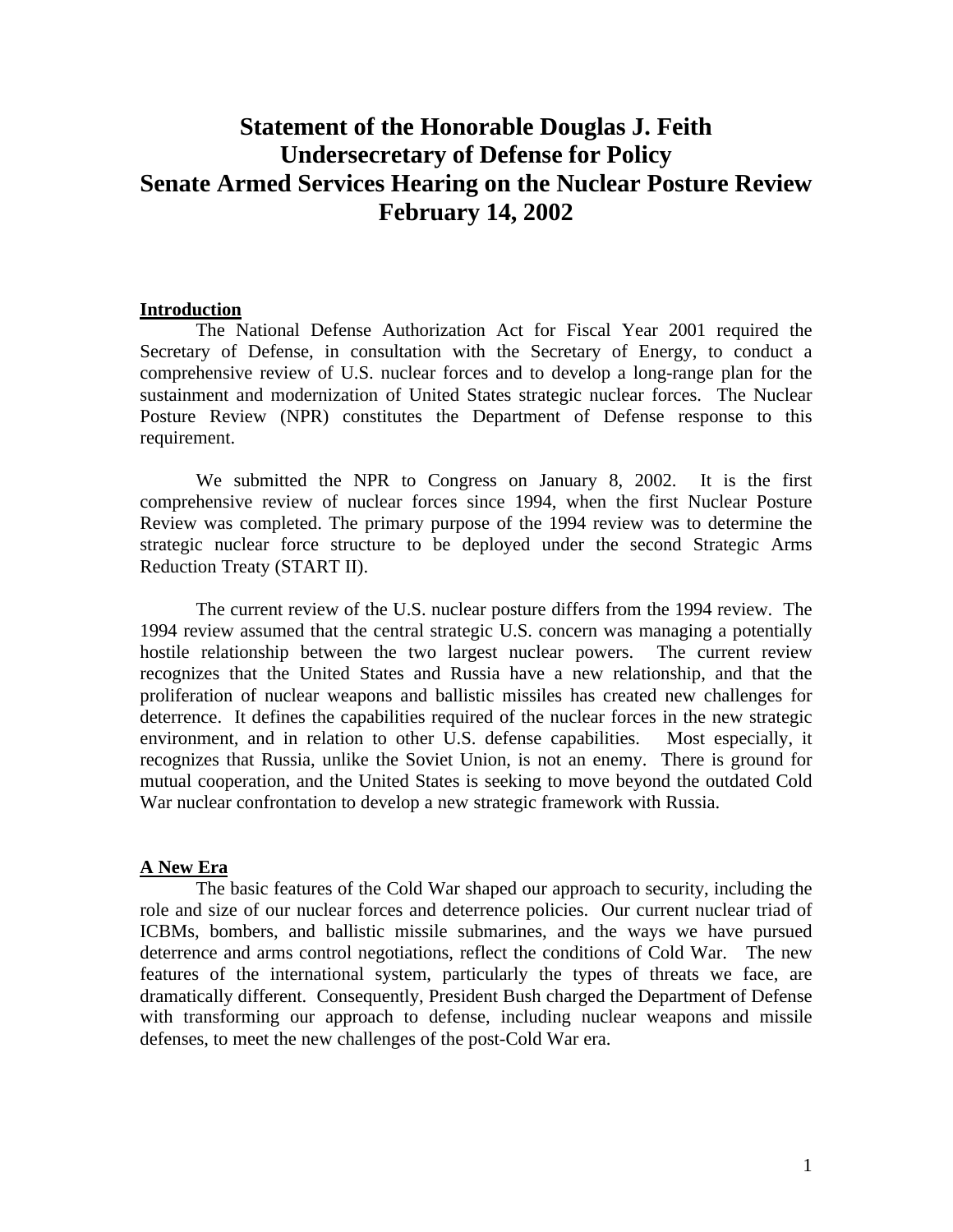During the Cold War we faced a single, ideologically hostile nuclear superpower. We prepared for a relatively limited number of very threatening conflicts with the Soviet Union. Much of the world was part of two competing alliances and the stakes involved in this competition were survival for both sides. We must never lose sight of just how dangerous the situation was.

There was, however, considerable continuity and predictability in this competition of two global alliance systems. For decades, U.S. nuclear forces were organized and sized primarily to deter the Soviet Union, and there were few sharp turns in U.S.-Soviet relations. Based on the continuities of the international system at the time, the successful functioning of nuclear deterrence came to be viewed as predictable, ensured by a sturdy "balance of terror." Many argued that defenses which might lessen that terror by offering protection against Soviet nuclear attack would instead undermine the predictable "stability" of the balance of terror.

The Cold War system of two competing blocs has been replaced by a new system, one with a broad spectrum of potential opponents and threatening contingencies. The continuities of the past U.S.-Soviet relationship have been replaced by the unpredictability of potential opponents who are motivated by goals and values we often do not share nor well understand, and who move in directions we may not anticipate. We no longer confront the severe but relatively predictable threats of the Cold War; instead we have entered an era of uncertainty and surprise. As the attacks of September  $11<sup>th</sup>$ demonstrated, we must now expect the unexpected. What we can predict today is that we will face unanticipated challenges, a range of opponents—some familiar, some not with varying goals and military capabilities, and a spectrum of potential contingencies involving very different stakes for the United States and its foes. These conditions do not permit confident predictions about the specific threats against which we must prepare or the "stability" of deterrence.

Of particular concern in this era of uncertainty is the emergence of hostile, regional powers armed with missiles and nuclear, biological, or chemical weapons of mass destruction. When the U.S. failed to deter or promptly defeat a challenge in the past, two great oceans generally provided protection to American civil life. Nuclear, biological, and chemical weapons technology, however, increasingly is in the hands of brutal leaders who have few institutional or moral constraints and are motivated by an extreme hatred of the United States and the personal freedoms and liberties we hold dear. This emerging feature of the international landscape has rendered the failure to deter or promptly defeat a threat much more dangerous for all Americans. We can no longer take comfort in the belief that the conflict will be "over there," or that opponents will be deterred in predictable ways. As was illustrated by September  $11<sup>th</sup>$ , we now confront enemies who are eager to inflict mass destruction on innocent civilians here and abroad, without regard for the possible cost.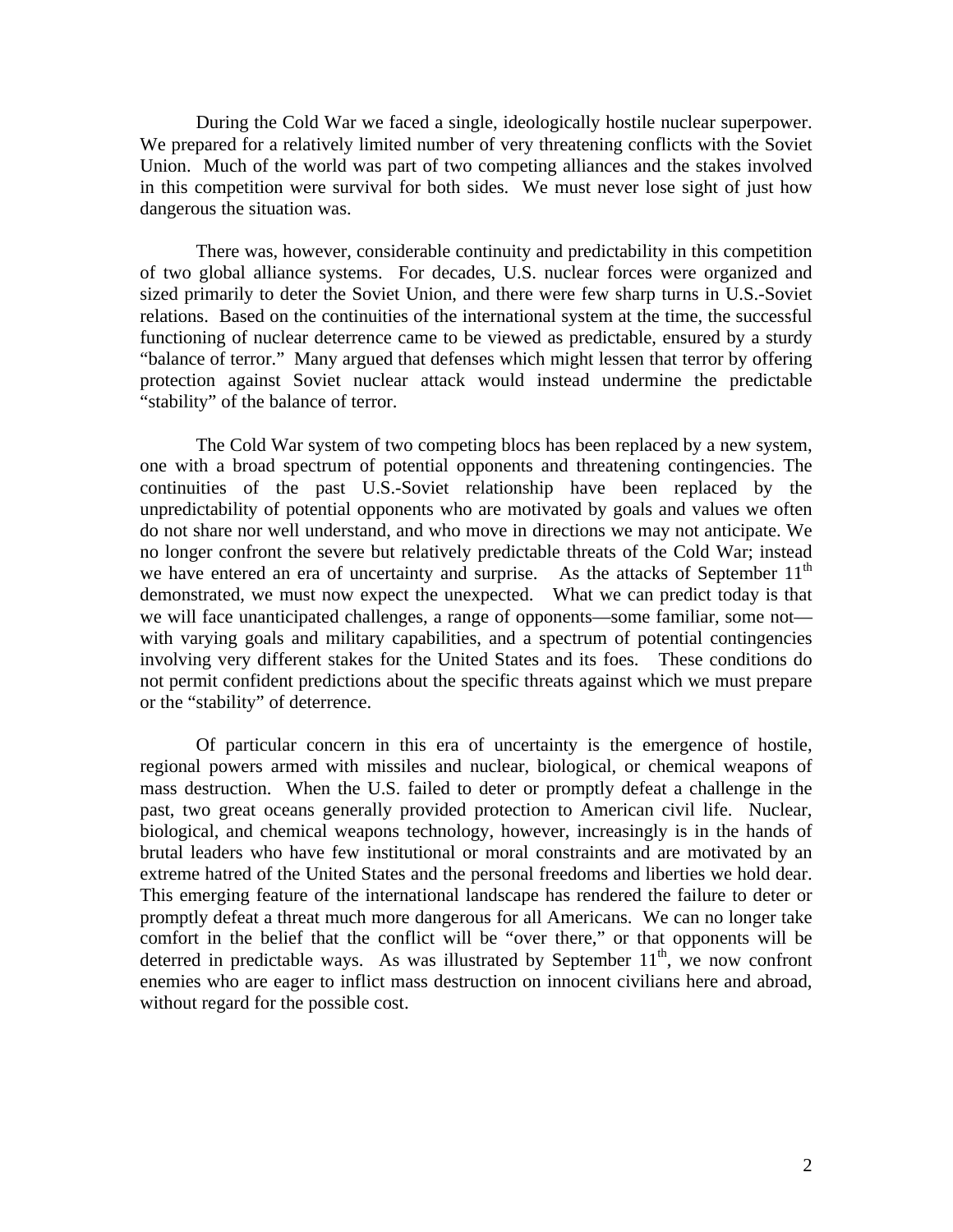### **Transforming Defense**

What are the implications of these changes in the international system for how we think about security? Most basically, we must transform our forces and planning to meet the dramatically different conditions of the new security environment. Rather than focusing on a single peer opponent, and preparing for a few threatening contingencies, we now need the flexibility to tailor military capabilities to a wide spectrum of contingencies, to address the unexpected, and to prepare for the uncertainties of deterrence. We can no longer approach our military requirements by conveniently defining one or a few countries as the specified "threat," and then sizing our military capabilities against that defined threat. U.S. planning can no longer be so "threat-based" because, in an era of uncertainty, the precise source of "the threat" is unpredictable.

Our defense preparations must now focus on, and be responsive to, a wide spectrum of potential opponents, contingencies, and threatening capabilities, some of which will be surprising. A capabilities-based approach to defense planning will look more at the broad range of capabilities and contingencies that the United States may confront in the future, as opposed to planning against a fixed set of opponents identified as the threat.

Nuclear weapons will continue to be essential, particularly for assuring allies and friends of U.S. security commitments, dissuading arms competition, deterring hostile leaders who are willing to accept great risk and cost to further their evil ends, and for holding at risk highly threatening targets that cannot be addressed by other means.

Instead of our past primary reliance on nuclear forces for deterrence, we will need a broad array of nuclear, non-nuclear and defensive capabilities for an era of uncertainty and surprise. The United States will transform its strategic planning from an approach that has been based almost exclusively on offensive nuclear weapons, to one that also includes a range of non-nuclear and defensive capabilities. In particular, because deterrence will function less predictably in the future, the United States will need options to defend itself, its allies and friends against attacks that cannot be deterred.

### **A New Triad for a New Era**

The current nuclear triad is a legacy of the Cold War. It is exclusively nuclear and offensive. As part of the defense transformation, we will move to a New Triad. The New Triad comprises a more diverse set of nuclear and non-nuclear, offensive and defensive capabilities. These capabilities encompass nuclear forces and non-nuclear strike means (including information warfare), passive and active defenses (notably missile defense), and the defense-industrial infrastructure needed to build and sustain the offensive and defensive elements of the New Triad. Command, control and intelligence systems are also critical to deterrence. They form an integral part of the New Triad.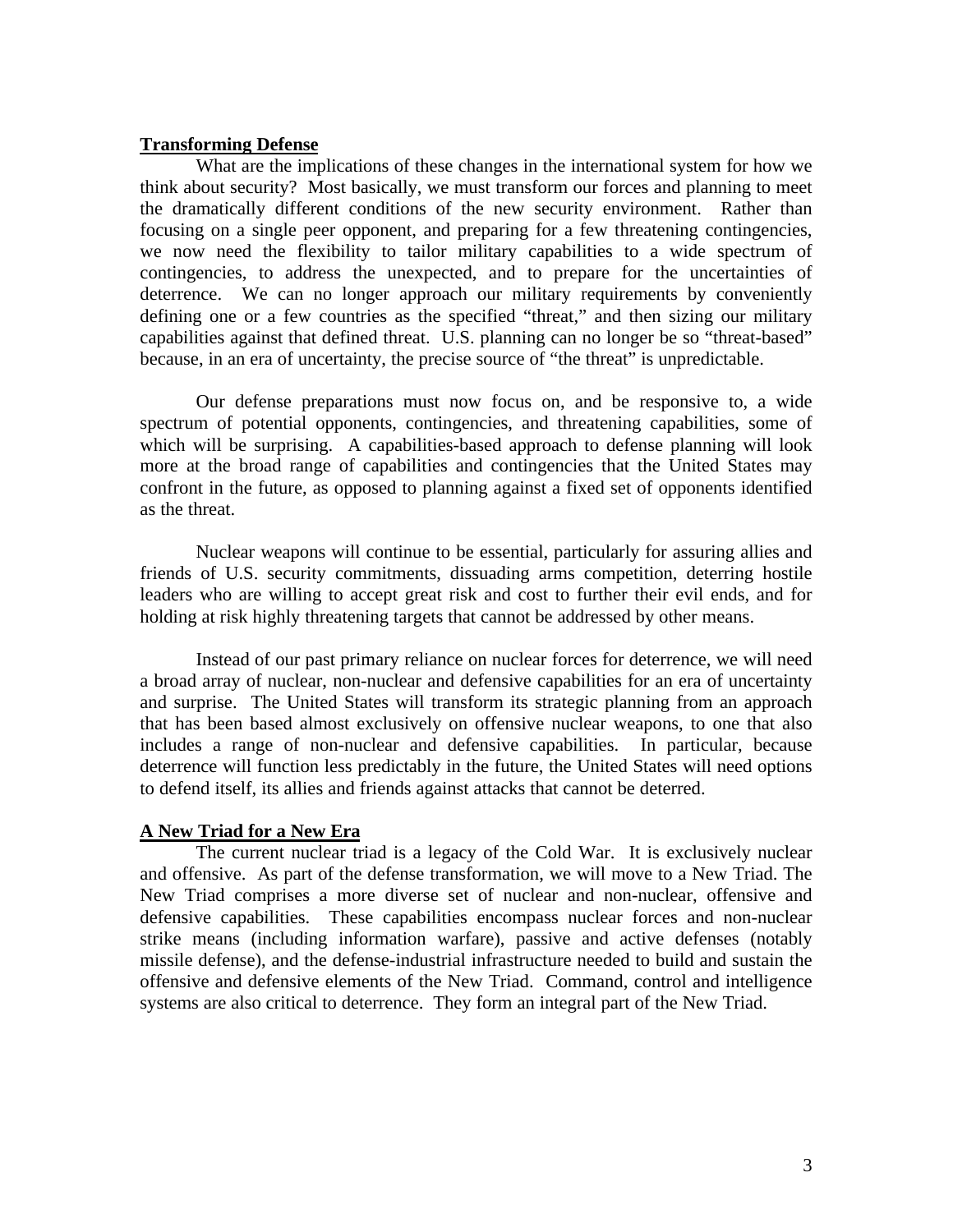This New Triad will provide the United States with the broad range of capabilities suitable for an era of uncertainty and a wide variety of potential opponents and contingencies. In some cases, where nuclear weapons may have been necessary for deterrence and defense in the past, the use of advanced non-nuclear strike capabilities or defensive systems may now be sufficient militarily, involve less risk for the U.S. and our allies, and be more credible to foes. In some cases, nuclear weapons may remain necessary to deter or defeat a particularly severe threat. The New Triad will provide the spectrum of offensive and defensive military capabilities, and the flexibility in planning necessary to address the new range of contingencies, including the unexpected and the undeterrable.

The New Triad differs in a number of important ways from the current triad. In addition to the difference in its overall composition, the strategic nuclear forces of the New Triad are divided into two new categories: the operationally deployed force and the responsive force.

The operationally deployed force includes bomber and missile warheads that are available immediately or within a matter of days. These forces will be available to address immediate or unexpected contingencies. Thus, our stated nuclear forces will correspond to our actual nuclear deployments, which did not occur during the Cold War. By using such "truth in advertising," we will no longer count "phantom warheads" that could be deployed, but are not. To address potential contingencies—more severe dangers that could emerge over a longer period of time—the responsive force augments the operationally deployed force, largely through the loading of additional warheads on bombers and ballistic missiles. Such a process would take weeks to years. The capability for force reconstitution provided by the responsive force allows significant reduction in the current number of operationally deployed nuclear warheads. This reduction can be achieved prudently and without the need for drawn out and difficult negotiations.

In addition, the New Triad expressly serves multiple defense policy goals. Deterrence of nuclear or large-scale conventional aggression was viewed as the main objective of the Cold War triad. The deterrence of aggression, although still an essential aim, is just one of four defense policy goals for the New Triad. The capabilities of the New Triad, like other U.S. military forces, not only must deter coercion or attack, but also must assure allies and friends of U.S. security commitments, dissuade adversaries from competing militarily with the United States, and, if deterrence fails, decisively defeat an enemy while defending against its attacks on the United States, our friends, and our allies. Linking nuclear forces to multiple defense policy goals, and not simply to deterrence, recognizes that these forces, and the other parts of the New Triad, perform key missions in peacetime as well as in crisis or conflict. How well the New Triad serves these multiple goals—thereby enabling us to cope effectively with the uncertainty and unpredictability of the security environment—is the standard for judging its value.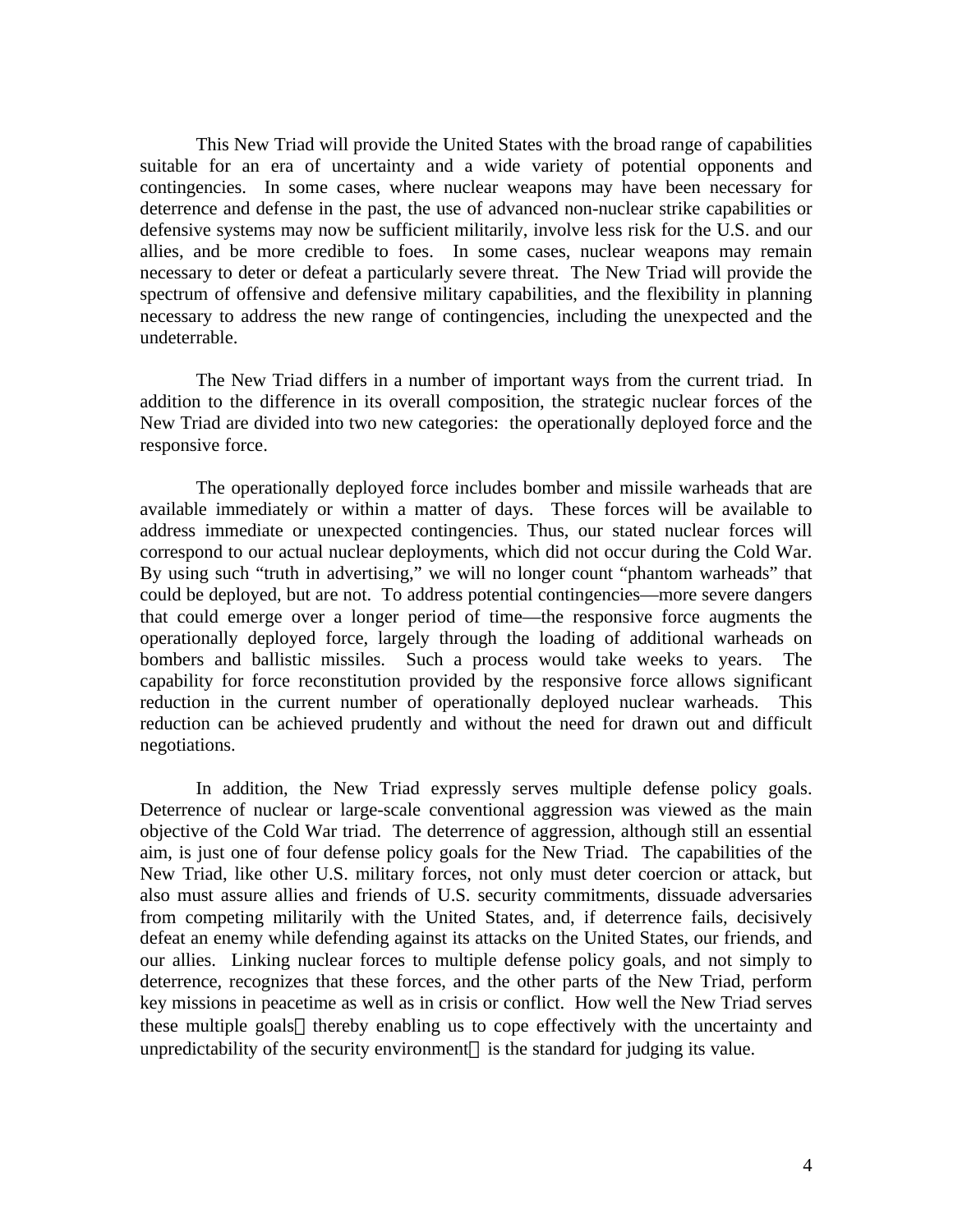The New Triad offers several advantages in this regard. Its more varied portfolio of capabilities, for example, makes it a more flexible military instrument. This greater flexibility offers the President more options for deterring or defeating aggression. Within the New Triad, nuclear forces will be integrated with, rather than treated in isolation from, other military capabilities. This creates opportunities for substituting non-nuclear strike capabilities for nuclear forces and defensive systems for offensive means. This does will not blur the line between nuclear and non-nuclear weapons, but it will reduce the pressures to resort to nuclear weapons by giving U.S. Presidents non-nuclear options to ensure U.S. security.

The New Triad reflects a capabilities-based approach to nuclear force planning and the type of defense transformation required in a new era. It deserves wide support. It gives the United States the greater strategic flexibility needed in an era characterized by surprise. It provides the basis for shifting some of the strategic requirements for dissuading, deterring, and defeating aggression from nuclear forces to non-nuclear strike capabilities, defensive systems, and a responsive infrastructure. As we reduce our nuclear forces to bring them into line with the security environment, the New Triad will mitigate the risks inherent in an increasingly fluid and dynamic security environment. Getting to the New Triad will require us to sustain a smaller strategic nuclear force, reinvigorate our defense infrastructure, and develop new non-nuclear strike, command and control, intelligence, and planning capabilities so that we possess the ability to respond to the kinds of surprises the new security environment holds. By taking these steps, we will reduce our dependence on nuclear weapons and build a New Triad that serves a broader range of American national security goals.

#### **Strategic Nuclear Forces in the New Triad**

The positive shift in the U.S. relationship with Russia is of great significance in considering today's nuclear force requirements. Russia is not the Soviet Union, nor is it an enemy. We no longer have to focus our energies on preparing for a massive Soviet nuclear first strike. Rather, we now seek a new strategic framework with Russia to replace the Cold War's balance of terror.

President Bush has announced his decision to reduce our operationally deployed strategic nuclear force to 1700-2200 warheads over the next decade, a level informed by the analysis of the NPR. While roughly one-third the number of our currently operationally deployed warheads, this range is adequate to support our new defense policy goals, including the deterrence of immediate contingencies. It also preserves the flexibility and capability for reconstitution necessary to adapt to any adverse changes in the new security environment.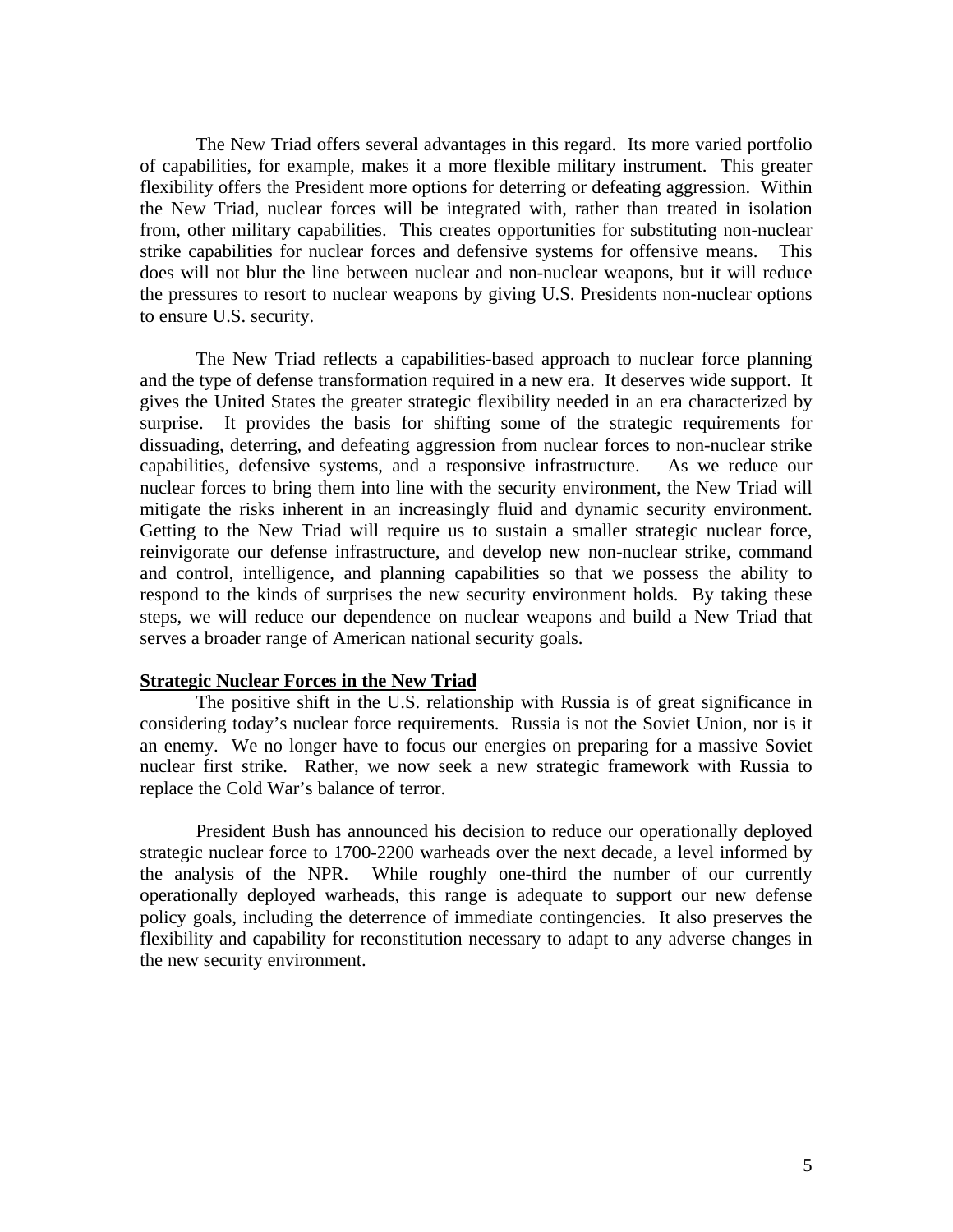These reductions, and other adjustments in our offensive and defensive capabilities, will be achieved outside the Cold War's adversarial and endless negotiating process that was centered on the balance of nuclear terror. Today, that competitive and legalistic process would be counterproductive. It would impede or derail the significant reductions both sides now want**;** it would lock both sides into fixed nuclear arsenals that could be excessive or inadequate in the future; and, by perpetuating the Cold War strategic relationship, it would inhibit movement to a far better strategic framework for relations.

I would like to highlight five key findings of the NPR. Each needs to be well understood:

# **1. A New Relationship With Russia: Away From MAD**

The planned reductions to 1700-2200 operationally deployed nuclear warheads are possible and prudent given the new relationship with Russia. We can reduce the number of operationally deployed warheads to this level because, in the NPR, we excluded from our calculation of nuclear requirements for immediate contingencies the previous, long-standing requirements centered on the Soviet Union and, more recently, Russia. This is a dramatic departure from the Cold War approach to nuclear force sizing, which focused first and foremost on sustaining our side of the balance of terror and mutual assured destruction (MAD). In the NPR we moved away from this MAD policy framework.

This, of course, is not to imply that we will not retain significant nuclear capabilities, or that we can ignore developments in Russia's (or any other nation's) nuclear arsenal. Nuclear capabilities will continue to be essential to our security, and that of our friends and allies.

Nevertheless, we no longer consider a MAD relationship with Russia the appropriate basis for calculating our nuclear requirements. MAD is a strategic relationship appropriate to enemies, to deep-seated hostility, and distrust. Russia is not our enemy, and we look forward to a new strategic framework for our relations.

# **2. Reductions Plus Security**

The President's plan for nuclear reductions permits us to cut the number of operationally deployed nuclear weapons by about 65%, to levels far below current levels, without taking great risks with America's safety. The new relationship with Russia makes such cuts possible, and the President's plan prudently preserves our option to respond to the possible emergence of new threats. Some commentators say we should continue to reduce our forces without preserving our capacity to adapt to changing circumstances, but doing so would require an ability to predict the future with enough accuracy to ensure we will not be surprised or face new threats.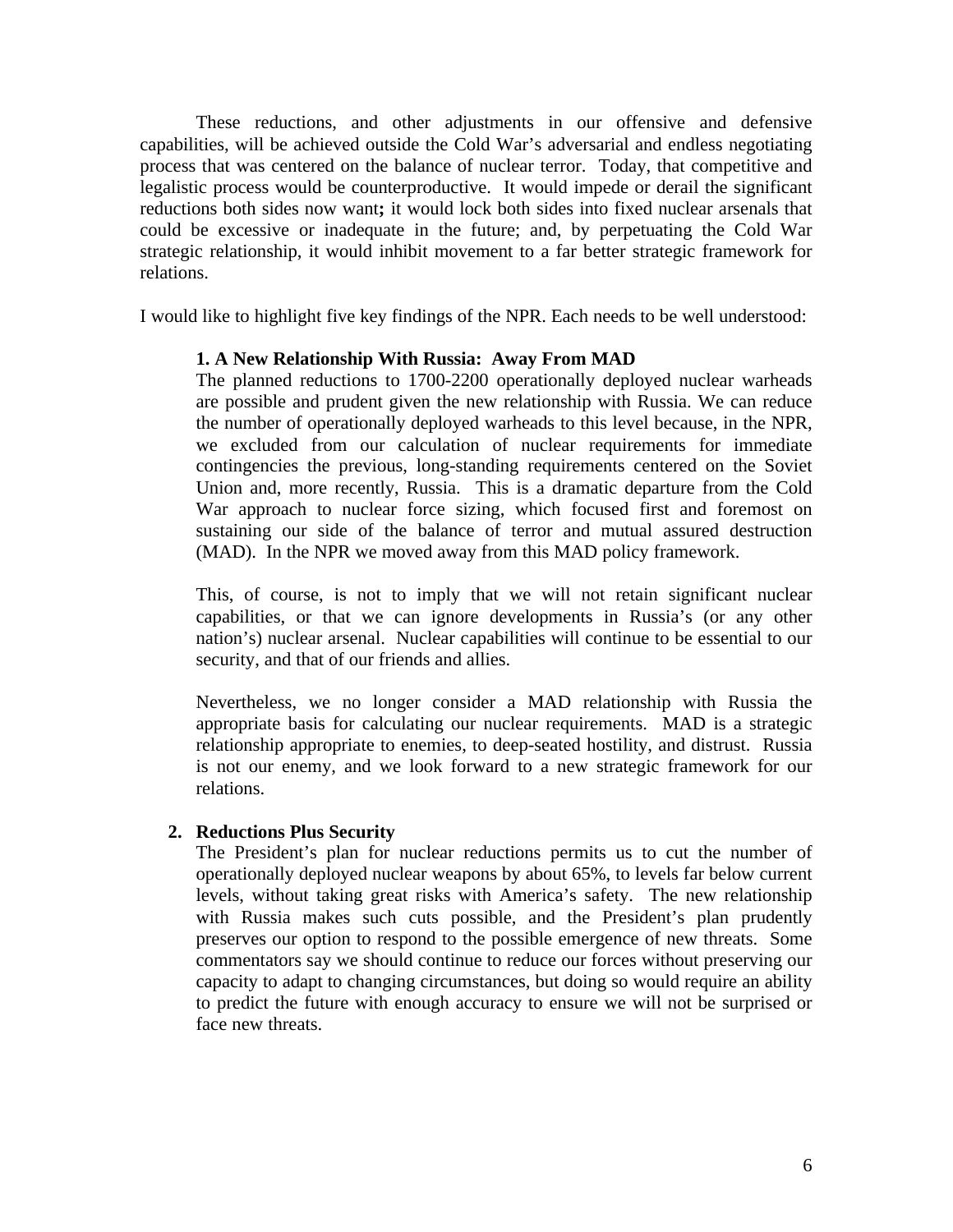Because the future almost certainly will, in fact, bring new dangers, we do not believe it is prudent to set in stone the level and type of U.S. nuclear capabilities. We have embarked on a program to deploy a New Triad that may allow us increasingly to rely on non-nuclear capabilities, and under the President's plan we have the option to adjust our nuclear forces down even further than now planned if appropriate. If severe new threats emerge, however, we must also retain the capacity to respond as necessary. The President's plan is a reasonable way to both reduce nuclear forces and prudently preserve our capability to adjust to the shifting requirements of a dynamic security environment. In the NPR we have recognized that force requirements are driven fundamentally by the realities of a changing threat environment, and we have adopted, in the capabilities-based approach, the commonsense standard that we must retain the flexibility necessary to adjust to and shape that environment.

## **3. New Emphasis on Non-nuclear and Defensive Capabilities**

The President's plan, for the first time, emphasizes the potential for substituting non-nuclear and defensive capabilities for nuclear capabilities. In many likely cases involving an attack against us, our allies or friends, it will be far better to have non-nuclear and defensive responses available. For example, during the Cold War, one of the President's only options to limit damage to the United States was to strike the enemy's offensive weapons, raising the stakes in any confrontation. Defenses will offer the ability to limit damage to the United States without requiring America to "fire the first shot." In the case of an accidental launch of nuclear-armed missiles, defenses will give us the opportunity to destroy such weapons before they inflict any damage on the United States, its friends, or allies.

The NPR, for the first time, explicitly calls for the integration of non-nuclear and defensive capabilities as part of our strategic triad. This is another reason we can move forward with deep nuclear reductions while being careful to preserve our security. The new non-nuclear and defensive capabilities that are emphasized in the NPR may also provide the basis for further nuclear reductions in the future, depending on their effectiveness.

# **4. A New Diverse Portfolio of Military Capabilities for an New World**

The NPR's call for a New Triad begins the transformation of our strategic capabilities to suit a world that is very different from that of the Cold War. In the past we focused on the Soviet Union and a few severely threatening contingencies. We prepared our military to address this relatively narrow Cold War threat.

Today the sources of the threats that face us are much more diverse and even unpredictable, as the September 11 attacks showed. The spread of missiles and weapons of mass destruction makes the current spectrum of potential opponents significant. Whereas in the past, only the Soviet Union posed a serious threat to American cities, in the foreseeable future, several countries—and perhaps some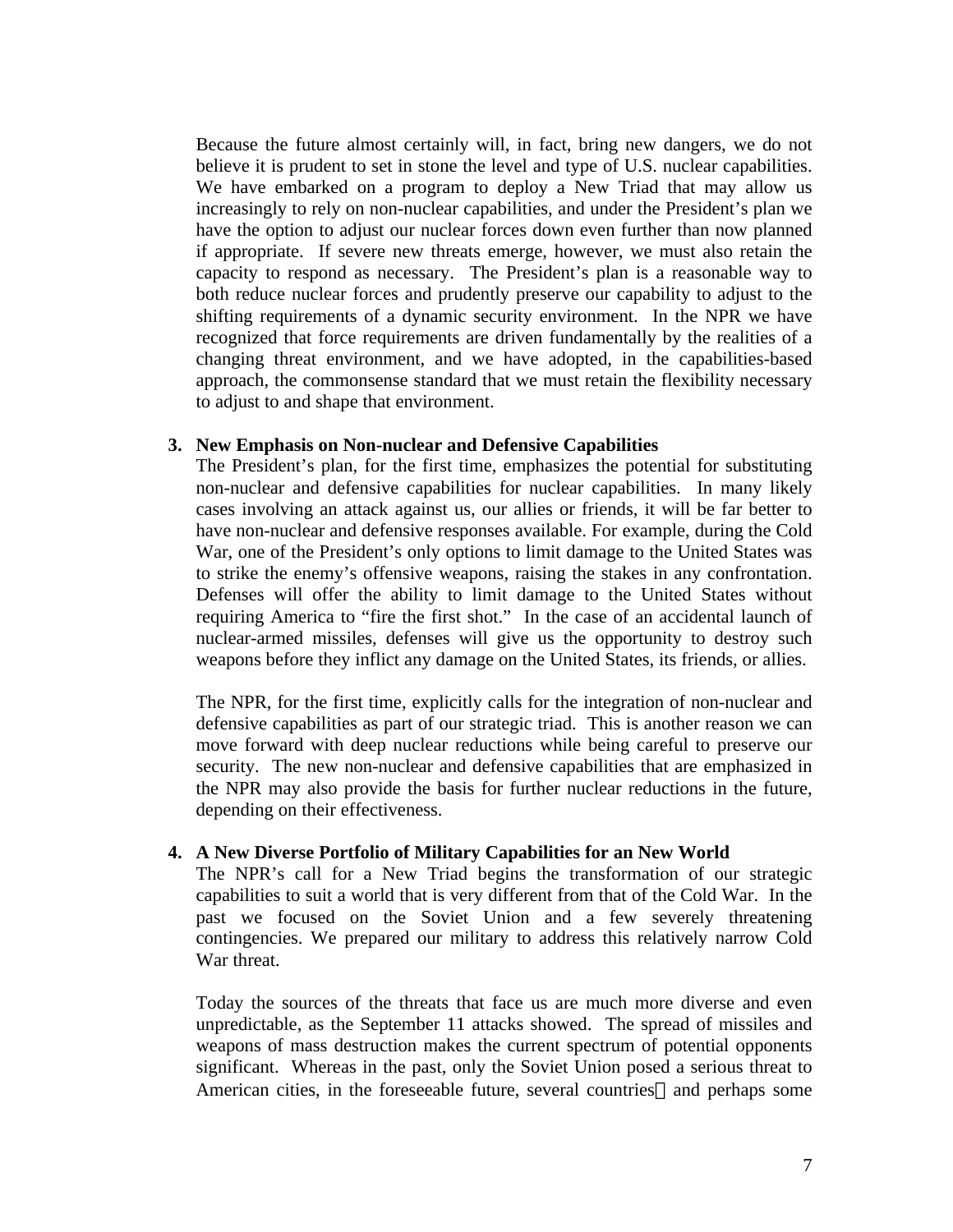non-state actors—will present such a risk. Our defensive capabilities must take these new post-Cold War realities into account.

The President's plan will transform our military to provide us with a new portfolio of capabilities to meet these new threats, even while reducing our reliance on nuclear weapons. This portfolio will enable us not only to tailor our force options to the range of potential contingencies and types of opponents, it will help us to shape the threat environment in the most benign directions possible.

## **5. The Rejection of Adversarial Negotiations**

The rejection of the Cold War's adversarial-style of arms control negotiations represents a key change introduced in the NPR. The NPR moves us beyond the essentially hostile and competitive negotiations of the Cold War because such negotiations no longer reflect the reality of U.S.-Russian relations. We do not negotiate with Britain or France with regard to the permitted features of our respective nuclear capabilities. Although our relations with Russia are not yet comparable to our relations with our allies, they are not based on Cold War hostilities.

Were we to have put nuclear reductions on hold until we could have hammered out a Cold War-style arms control agreement with Russia, we would not be making the reductions we plan over the next decade. We would be under pressure to hold on to the weapons we no longer require as bargaining chips because that is the logic of adversarial arms control. Russia would be pressed by the same logic.

We see no reason to try to dictate the size and composition of Russia's strategic nuclear forces by legal means. Russian forces, like our forces, will decline about two-thirds over the next decade. In truth, if the Russian government considers the security environment threatening enough to require an adjustment in its nuclear capabilities, it would pursue that adjustment irrespective of its obligations under a Cold War-style treaty. In fact, the Russian government did just that in 1995 with regard to the Conventional Forces in Europe (CFE) Treaty. Because the security situation had changed, Russia did not meet its obligations to reduce its conventional forces to the proscribed levels. The Russian Defense Minister at the time stated that Moscow would not fulfill legal obligations that "bind us hand and foot."

A highly dynamic security environment such as we now confront ultimately cannot be tamed by rigid, legal constructs, however sincerely entered into. It would be highly imprudent now to rigidly fix our capacity to respond to and shape such an environment by extending the negotiating practices of the Cold War into the future. We seek a new strategic framework in our relationship with Russia, not a perpetuation of the old.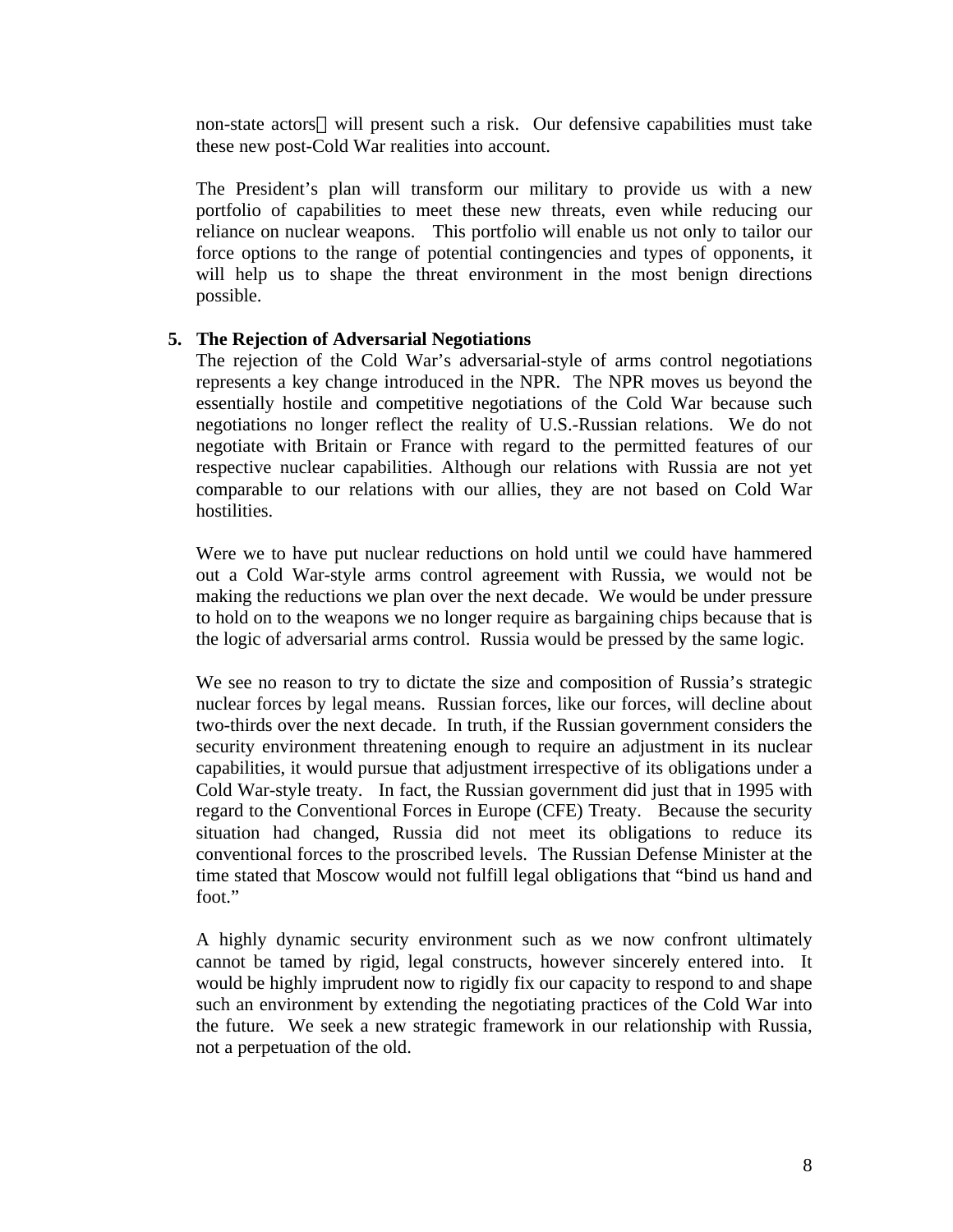#### **Reducing the Number of Nuclear Warheads**

Some now argue that the nuclear weapons removed from our strategic forces must be destroyed or the announced reductions would be "a subterfuge." The NPR, of course, calls for the destruction of some, but not all of the U.S. warheads removed from the operationally deployed force. We must retain these weapons to give the United States a responsive capability to adjust the number of operationally deployed nuclear weapons should the international security environment change and warrant such action. Presidents from both parties have long recognized the need for such a capability. For example, the previous Administration adopted a "lead and hedge" policy with regard to reductions below the levels required by the START II Treaty in the 1994 NPR. The last Administration planned to retain the U.S. ability to regenerate capabilities reduced by the START II Treaty as a "hedge" against the possibility that Russia might reverse its course towards democracy. The previous Administration continued that policy through its last day in office.

The current Nuclear Posture Review makes a similarly prudent decision to maintain the ability to restore capabilities we now plan to reduce. The difference, however, is that the NPR's responsive force is not being sized according to the dictates of a possible resurgence in the threat from Russia. Instead, our new responsive capability is being defined according to how it contributes to the four goals of dissuading potential adversaries, assuring allies, deterring aggression, and defeating enemies.

At this time, the appropriate size of our responsive force has not been determined. However, the analysis that helped determine the size of the operationally deployed force and the decision to pursue non-nuclear capabilities in the New Triad suggests that our responsive capability will not need to be as large as the "hedge" force maintained by the previous Administration. Given the era of uncertainty we now face, maintaining a responsive force is only prudent and consistent with the capabilities-based approach to our defense planning.

Finally, the pace with which we reduce the nuclear stockpile will be determined in part by the state of our infrastructure and the very real limits of our physical plant and workforce, which has deteriorated significantly. For example, the United States today is the only nuclear weapon state that cannot remanufacture replacements or produce new nuclear weapons. Consequently, we are dependent on stored weapons to maintain the reliability, safety, and credibility of our stockpile and to guard against the possibility of a technical or catastrophic failure in an entire class of nuclear weapons. Other nuclear states are not bound by this limitation of their infrastructure. Repairing the U.S. nuclear infrastructure and building the responsive infrastructure component of our New Triad may well permit us to reduce the size of the nuclear stockpile needed to support the responsive force.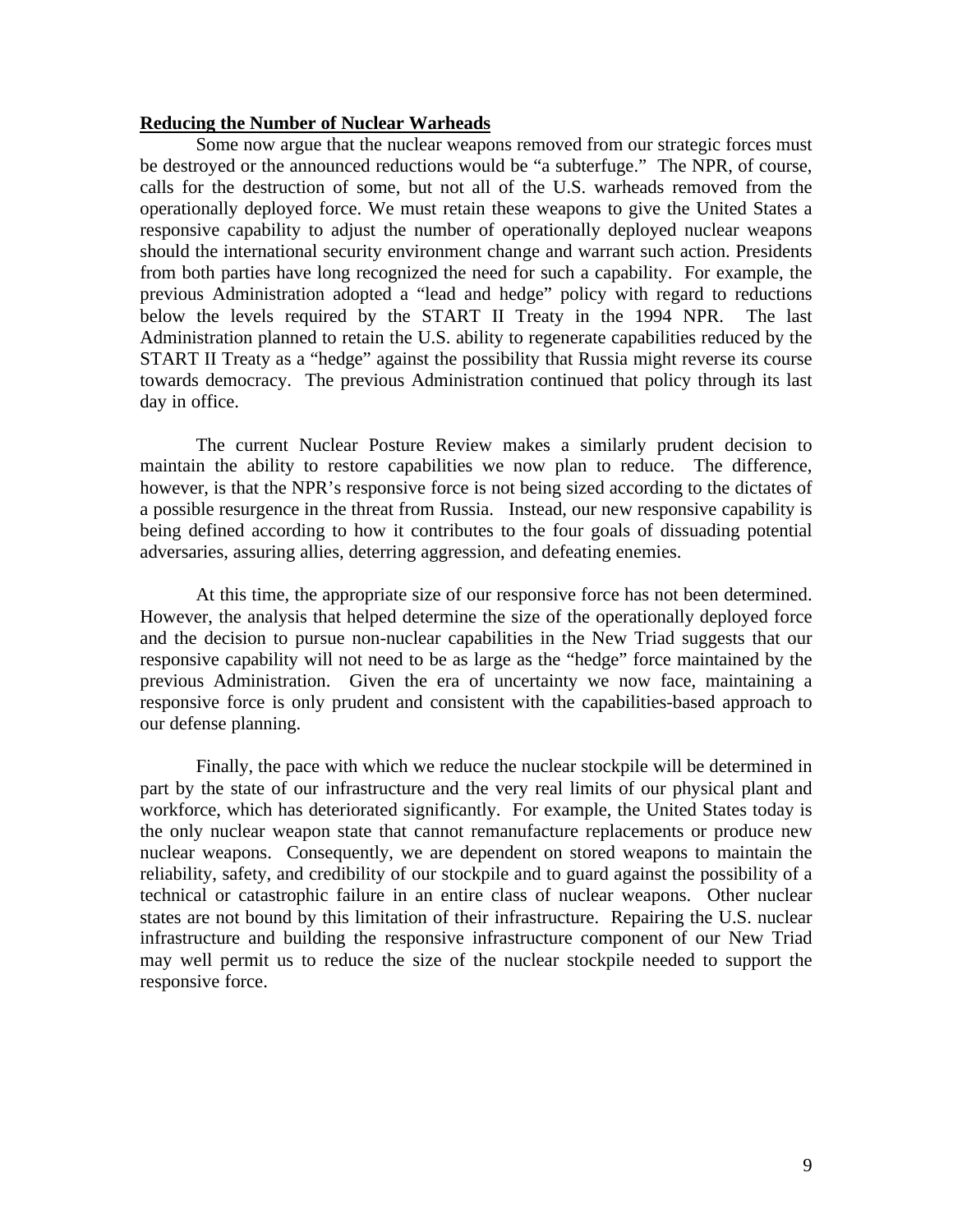In sum, the NPR develops an approach to reductions that provides an accounting of reductions that reflects "truth in advertising," protects conventional capabilities from efforts to limit nuclear arms, and preserves the flexibility necessary in an era of uncertainty and WMD proliferation. This is the only prudent path to deep reductions given the realities of the threat environment we face.

## **Programs**

Developing and fielding the capabilities for the New Triad will require a dedicated effort over the next decade. Program development activities must be paced and completed in a manner such that the integration of capabilities results in the synergistic payoff envisioned for the New Triad. The Department has identified an initial slate of program activities that we propose to fund beginning in FY2003.

**DoD Infrastructure**. Funding for the sustainment of strategic systems will be increased. This effort will support surveillance and testing of weapon systems slated for life extension programs such as the Air-Launched Cruise Missile (ALCM) and the Advanced Cruise Missile (ACM). We propose to conduct additional test flights for solid rocket motors and to increase our efforts for unique technologies for strategic systems, such as missile electronics and navigation. In addition, the Department will fund the development and qualification of radiation-hardened parts for strategic systems.

**Offensive Strike**. Funding has been programmed for two specific advanced conventional weapon applications and one concept development program to explore options for advanced strike systems. The two advanced conventional strike applications include a fast-response, precision-impact, conventional penetrator for hard and deeply buried targets and the modification of a strategic ballistic missile system to enable the deployment of a non-nuclear payload.

**Missile Defense**. The Department will conduct an aggressive R&D program for ballistic missile defense and we are evaluating a spectrum of technologies and deployment options.

**Strike Support**. Advancements in offensive and defensive capabilities alone will be inadequate without enhancements in sensors and technology to provide detailed information on adversary plans, force deployments, and vulnerabilities. Such systems are critical in developing the advanced command and control, intelligence, and adaptive planning capabilities required to integrate all three legs of our New Triad. Therefore the Department has proposed additional funding for the development of advanced sensors and imagery, for improved intelligence and assessment, and for modernization of communications and targeting capabilities in support of evolving strike concepts.